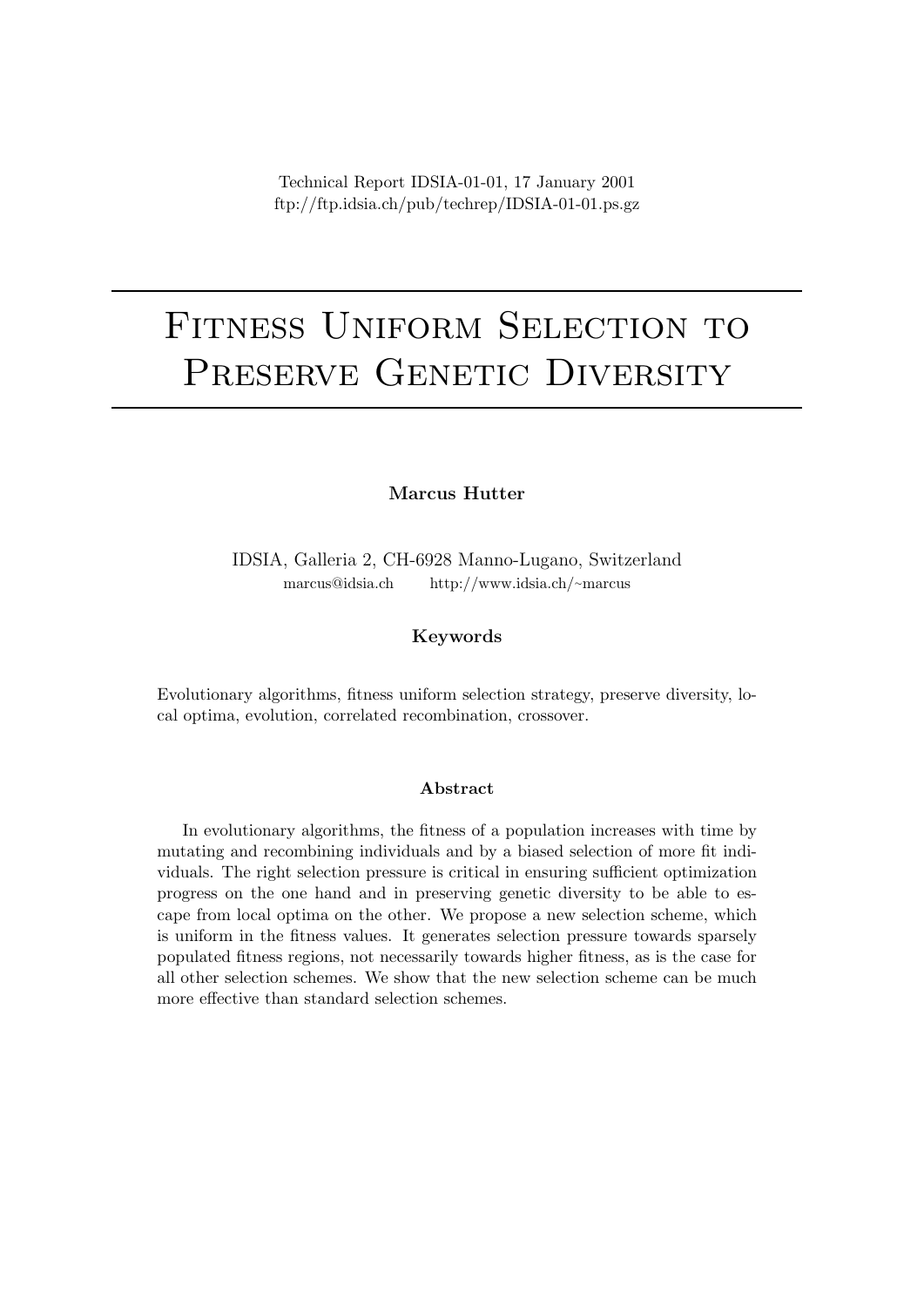### **1 Introduction**

**Evolutionary algorithms (EA):** Evolutionary algorithms are capable of solving complicated optimization tasks in which an objective function  $f: I \to I\!\!R$  shall be maximized. *i* ∈ *I* is an individual from the set *I* of feasible solutions. Infeasible solutions due to constraints my also be considered by reducing *f* for each violated constraint. A population  $P \subseteq I$  of individuals is maintained and updated as follows: one or more individuals are selected according to some selection strategy. In generation based EAs, the selected individuals are recombined (e.g. crossover) and mutated, and constitute the new population. We prefer the more incremental, steady-state population update, which selects (and possibly delets) only one or two individuals from the current population and adds the newly recombined and mutated individuals to it. We are interested in finding a single individual of maximal objective value *f* for difficult multimodal and deceptive problems.

**Standard selection schemes (STD):** The standard selection schemes (abbreviated by STD in the following), proportionate, truncation, ranking and tournament selection all favor individuals of higher fitness [Gol89, GD91, BT95, BT97]. This is also true for less common schemes, like Boltzmann selection [MT93]. The fitness function is identified with the objective function (possibly after a monotone transformation). In linear proportionate selection the probability of selecting an individual depends linearly on its fitness [Hol75]. In truncation selection the  $\alpha$ % fittest individuals are selected, usually with multiplicity  $\frac{1}{\alpha\%}$  in order to keep the population size fixed [MSV94]. (Linear) ranking selection orders the individuals according to their fitness. The selection probability is, then, a (linear) function of the rank [Whi89]. Tournament selection [Bak85], which selects the best *l* out of *k* individuals has primarily developed for steady-state EAs, but can be adapted to generation based EAs. All these selection schemes have the property (and goal!) to increase the average fitness of a population, i.e. to evolve the population towards higher fitness. For a population with a Gaussian fitness distribution, the probability of selecting an individual and the effect of selection is shown in Figure 1.

**The problem of the right selection pressure:** The standard selection schemes STD, together with mutation and recombination, evolve the population towards higher fitness. If the selection pressure is too high, the EA gets stuck in a local optimum, since the genetic diversity rapidly decreases. The suboptimal genetic material which might help in finding the global optimum is deleted too rapidly (premature convergence). On the other hand, the selection pressure cannot be chosen arbitrarily low if we want EA to be effective. In difficult optimization problems, suitable population sizes, mutation and recombination rates, and selection parameters, which influence the selection intensity, are usually not known beforehand. Often, constant values are not sufficient at all. There are various suggestions to dynamically determine and adapt the parameters [Esh91, BHS91, Her92, SVM94]. Other approaches to preserve genetic diversity are fitness sharing [GR87], crowding [Jon75] and local mating [CJ91]. They depend on the proper design of a neighborhood function based on the specific problem structure and/or coding.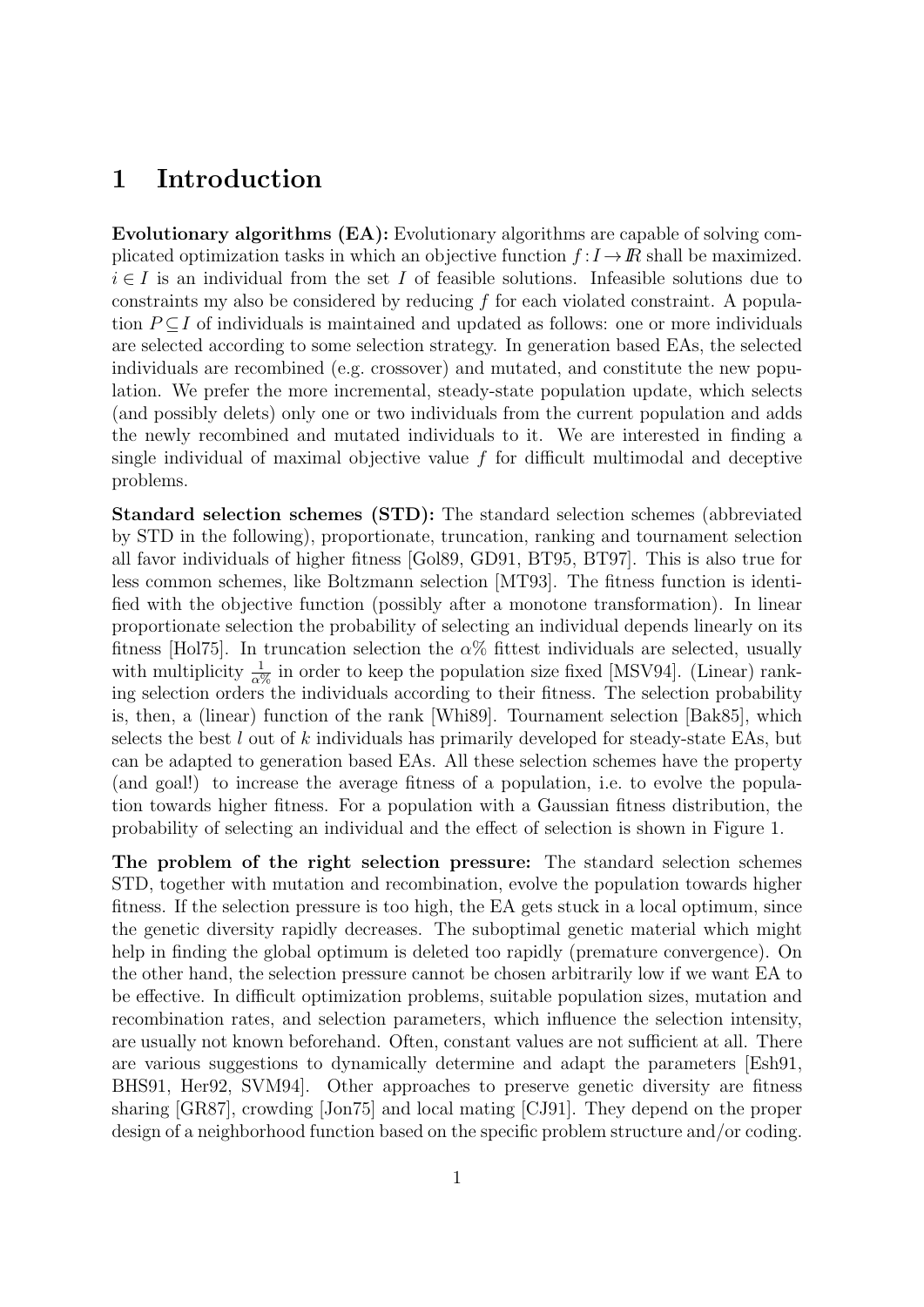**The main idea:** Here, we propose a new selection scheme, based on the insight that we are not primarily interested in a population converging to maximal fitness, but only in a single individual of maximal fitness. The scheme automatically creates a suitable selection pressure and preserves genetic diversity better than STD. The proposed fitness uniform selection scheme FUSS (see also Figure 1) is defined as follows: *if the lowest/highest fitness values in the current population P are fmin/max, we select a fitness value f uniformly in the interval*  $[f_{min}, f_{max}]$ *. Then, the individual*  $i \in P$  *with fitness nearest to f is selected and a copy is added to P, possibly after mutation and recombination.* We will see that FUSS maintains genetic diversity much better than STD, since a distribution over the fitness values is used, unlike STD, which all use a distribution over individuals. Premature convergence is avoided in FUSS by abandoning convergence at all. Nevertheless there is a selection pressure in FUSS towards higher fitness. The probability of selecting a specific individual is proportional to the distance to its nearest fitness neighbor. In a population with a high density of unfit and low density of fit individuals, the fitter ones are effectively favored.

**Contents:** In *Section 2* we discuss the problems of local optima and exponential takeover [GD91] in STD. Motivated by the need to preserve genetic diversity, we define the fitness uniform selection scheme FUSS. We discuss under which circumstances FUSS leads to an (approximate) fitness uniform population.

Further properties of FUSS are discussed in *Section 3*, especially, how FUSS creates selection pressure towards higher fitness and how it preserves diversity better than STD. Further topics are the equilibrium distribution and the transformation properties of FUSS under linear and non-linear transformations.

In *Section 4* we demonstrate by way of a simple optimization example that an EA with FUSS can optimize much faster than with STD. We show that crossover can be effective in FUSS, even when ineffective in STD. Furthermore, FUSS and STD are compared to random search with and without crossover.

There is a possible slowdown when including recombination, as discussed in *Section 5*, which can be avoided by using a scale independent pair selection. It is a "best" compromise between unrestricted recombination and recombination of individuals with similar fitness only.

To simplify the discussion we have concentrated on the case of discrete, equi-spaced fitness values. In many practical problems, the fitness function is continuously valued. FUSS and some of the discussion of the previous sections is generalized to the continuous case in *Section 6*.

A summary, conclusions and further discussions can be found in *Section 7*.

The focus of this work is on a theoretical analysis of FUSS. Implementation details and numerical results for various test-functions and for real-world problems will be presented elsewhere.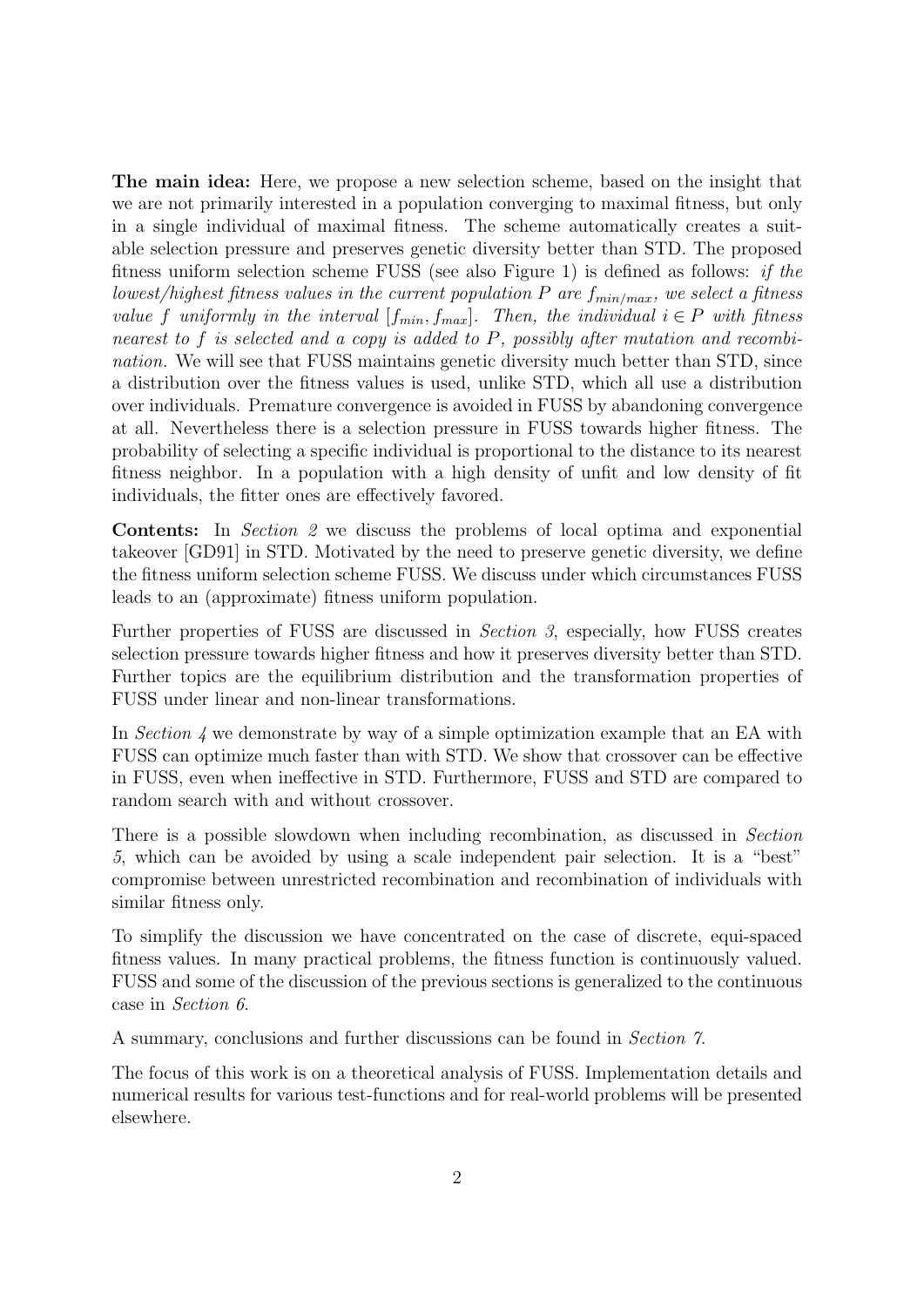### **2 Fitness Uniform Selection Strategy (FUSS)**

**The problem of local optima:** Proportionate, truncation, ranking and tournament are the standard (STD) selection algorithms used in evolutionary optimization. They have the following property: if a local optimum  $i^{lopt}$  has been found, the number of individuals with fitness  $f^{lopt} = f(i^{lopt})$  increases exponentially. Assume a low mutation and recombination rate, or, for instance, truncation selection *after* mutation and recombination. Further, assume that it is very difficult to find an individual more fit than  $i^{lopt}$ . The population will then degenerate and will consist mostly of  $i^{lopt}$  after a few rounds. This decreased diversity makes it even more unlikely that  $f^{lopt}$  gets improved. The suboptimal genetic material which might help in finding the global optimum has been deleted too rapidly. On the other hand, too high mutation and recombination rates convert the EA into an inefficient random search. In the following we suggest a new a new selection scheme, which automatically generates a suitably adapting selection pressure.

**The fitness uniform selection scheme (FUSS):** For simplicity we start with a fitness function  $f: I \to F$  with discrete equi-spaced values  $F = \{f_{min}, f_{min} + \varepsilon, f_{min} + \varepsilon\}$  $2\varepsilon, ..., f_{max} - \varepsilon, f_{max}$ . The continuous valued case  $F = [f_{min}, f_{max}]$  is considered later. The fitness uniform selection scheme (FUSS) is defined as follows: randomly select a fitness value *f* uniformly from the fitness values *F*. Randomly (uniformly) select an individual *i* from population *P* with fitness *f*. Add another copy of *i* to *P*.

Note the two stage uniform selection process which is very different from a one step uniform selection of an individual of *P* (see Figure 1). In STD, inertia increases with population size. A large mass of unfit individuals reduces the probability of selecting fit individuals. This is not the case for FUSS. Hence, without loss of performance, we can define a *pure model*, in which no individual is ever deleted; the population size increases with time. No genetic material is ever discarded and no fine-tuning in population size is necessary. What may prevent the pure model from being applied to practical problems are not computation time issues, but memory problems. If space gets a problem we delete individuals from the most occupied fitness levels. Most of the following statements remain valid with this modification.

**Asymptotically fitness uniform population:** The expected number of individuals per fitness level *f* after *t* selections is  $n_t(f) = n_0(f) + t/|F|$ , where  $n_0(f)$  is the initial distribution. Hence, asymptotically the fitness levels get uniformly occupied by a population fraction

$$
\frac{n_t(f)}{|P_t(f)|} = \frac{n_0(f) + t/|F|}{|P_0(f)| + t} \to \frac{1}{|F|} \quad \text{for} \quad t \to \infty,
$$

where  $P_t(f)$  is the set of individuals at time *t* with fitness *f*.

**Fitness gaps and continuous fitness:** We made two unrealistic assumptions. First, we assumed that each fitness level is initially occupied. If the smallest/largest fitness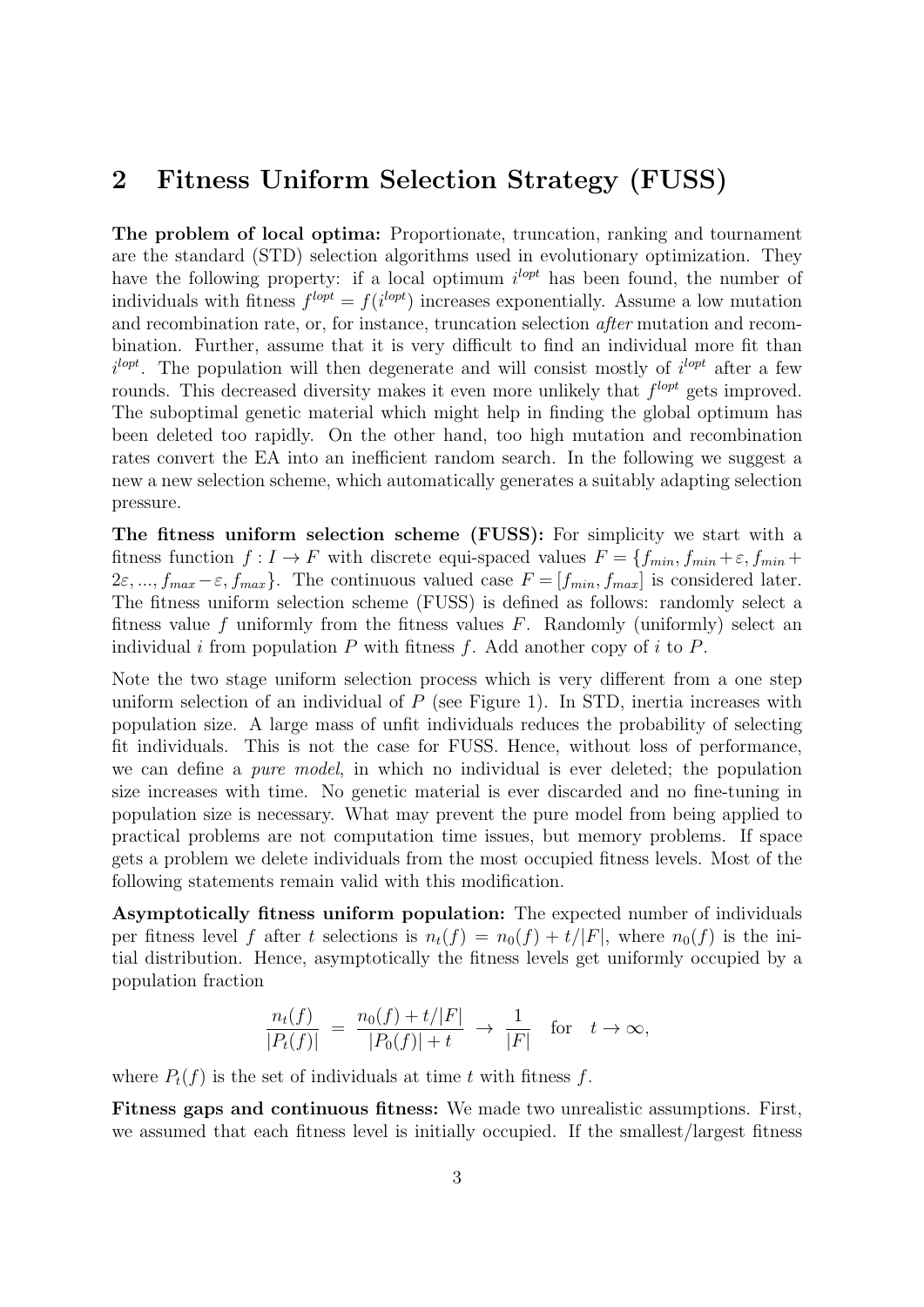

Figure 1: *Effects of proportionate, truncation, ranking & tournament, uniform, and fitness uniform (FUSS) selection on the fitness distribution in a generation based EA. The left/right diagrams depict fitness distributions before/after applying the selection schemes depicted in the middle diagrams.*

values in  $P_t$  are  $f_{min/max}^t$  we extend the definition of FUSS by selecting a fitness value *f* uniformly in the interval  $\left[f_{min}^t - \frac{1}{2}\right]$  $\frac{1}{2}\varepsilon$ ,  $f_{max}^t + \frac{1}{2}$  $\frac{1}{2}\varepsilon$  and an individual  $i \in P_t$  with fitness nearest to *f*. This also covers the case when there are missing intermediate fitness values, and also works for continuous valued fitness functions ( $\varepsilon \to 0$ ).

**Mutation and recombination:** The second assumption was that there is no mutation and recombination. In the presence of small mutation and/or recombination rates eventually each fitness level will become occupied and the occupation fraction is still asymptotically approximately uniform. For larger rates the distribution will be no longer uniform, but the important point is that the occupation fraction of *no* fitness level decreases to zero for  $t \to \infty$ , unlike for STD. Furthermore, FUSS selects by construction uniformly in the fitness levels, even if the levels are not uniformly occupied. We will see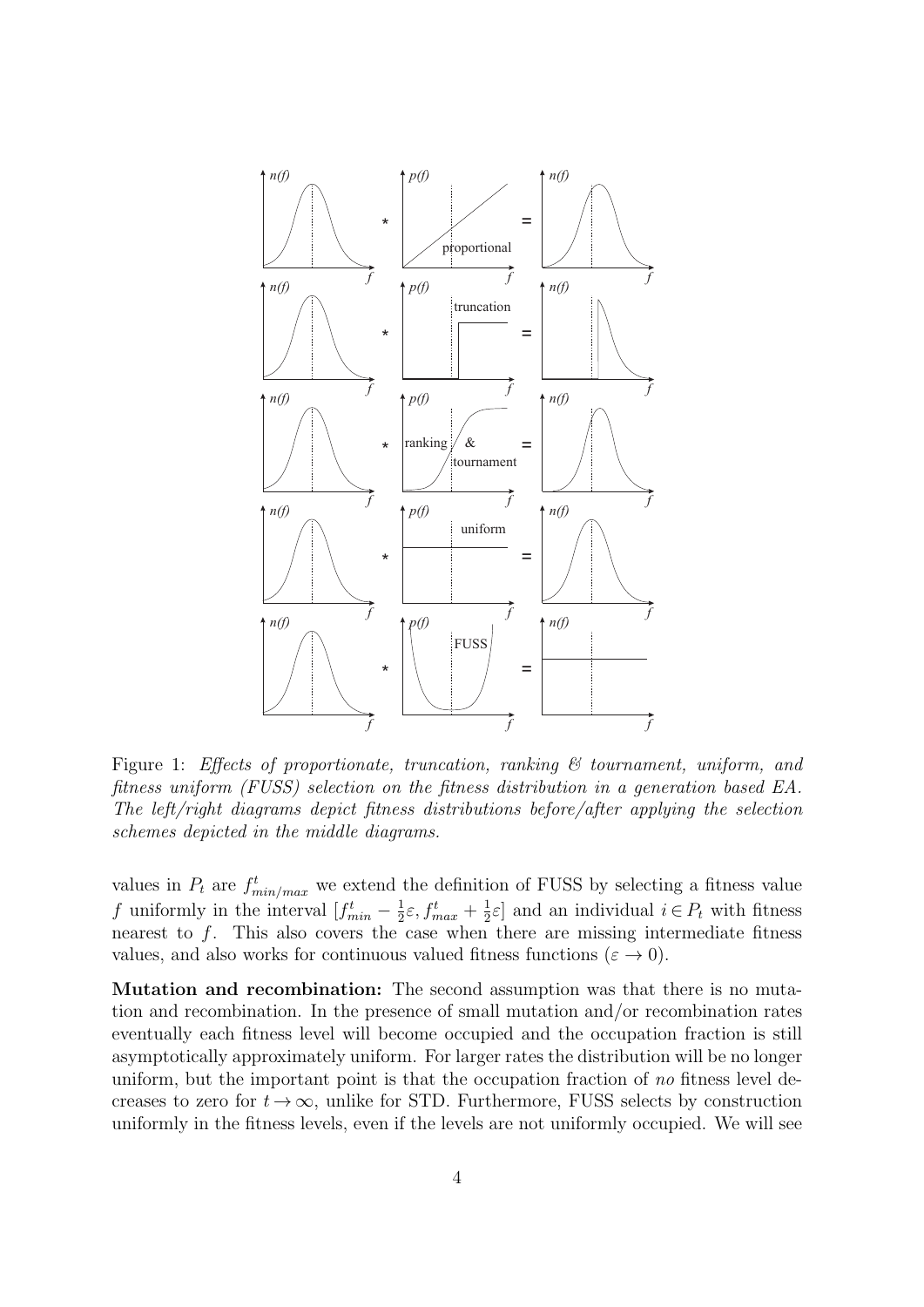that this is the more important property.

# **3 Properties of Fuss**

**FUSS effectively favors fit individuals:** FUSS preserves diversity better than STD, but the latter have a (higher) selection pressure towards higher fitness, which is necessary for optimization. At first glance it seems that there is no such pressure at all in FUSS, but this is deceiving. As FUSS selects uniformly in the fitness levels, individuals of low populated fitness levels are effectively favored. The probability of selecting a specific individual with fitness f is inverse proportional to  $n_t(f)$  (see Figure 1). In a typical (FUSS) population there are many unfit and only a few fit individuals. Hence, fit individuals are effectively favored until the population becomes fitness uniform. Occasionally, a new higher fitness level is discovered and occupied by a new individual, which then, again, is favored.

**No takeover in FUSS:** With FUSS, takeover of the highest fitness level never happens. The concept of takeover time [GD91] is meaningless for FUSS. The fraction of fittest individuals in a population is always small. This implies that the average population fitness is always much lower than the best fitness. Actually, a large number of fit individuals is usually not the true optimization goal. A single fittest individual usually suffices to having solved the optimization task.

**FUSS may also favor unfit individuals:** Note, if it is also difficult to find individuals of low fitness, i.e. if there are only few individuals of low fitness, FUSS will also favor these individuals. Half of the time is "wasted" in searching on the wrong end of the fitness scale. This possible slowdown by a factor of 2 is usually acceptable. In Section 4 we will see that in certain circumstances this behaviour can actually speedup the search. In general, fitness levels which are difficult to reach, are favored.

**Distribution within a fitness level:** Within a fitness level there is no selection pressure which could further exponentially decrease the population in certain regions of the individual space. This (exponential) reduction is the major enemy of diversity, which is suppressed by FUSS. Within a fitness level, the individuals freely drift around (by mutation). Furthermore, there is a steady stream of individuals into and out of a level by (d)evolution from (higher)lower levels. Consequently, FUSS develops an equilibrium distribution which is nowhere zero. We expect FUSS to somewhat lower (but not to solve) the problems associated with genetic drift. The above does also not mean that the distribution within a level is uniform. For instance, if there are two (local) maxima of same height, a very broad one and a very narrow one, the broad one may be populated much more than the narrow one, since it is much easier to "find".

**Steady creation of individuals from every fitness level:** In STD, a wrong step (mutation) at some point in evolution might cause further evolution in the wrong direction. Once a local optimum has been found and all unfit individuals were eliminated it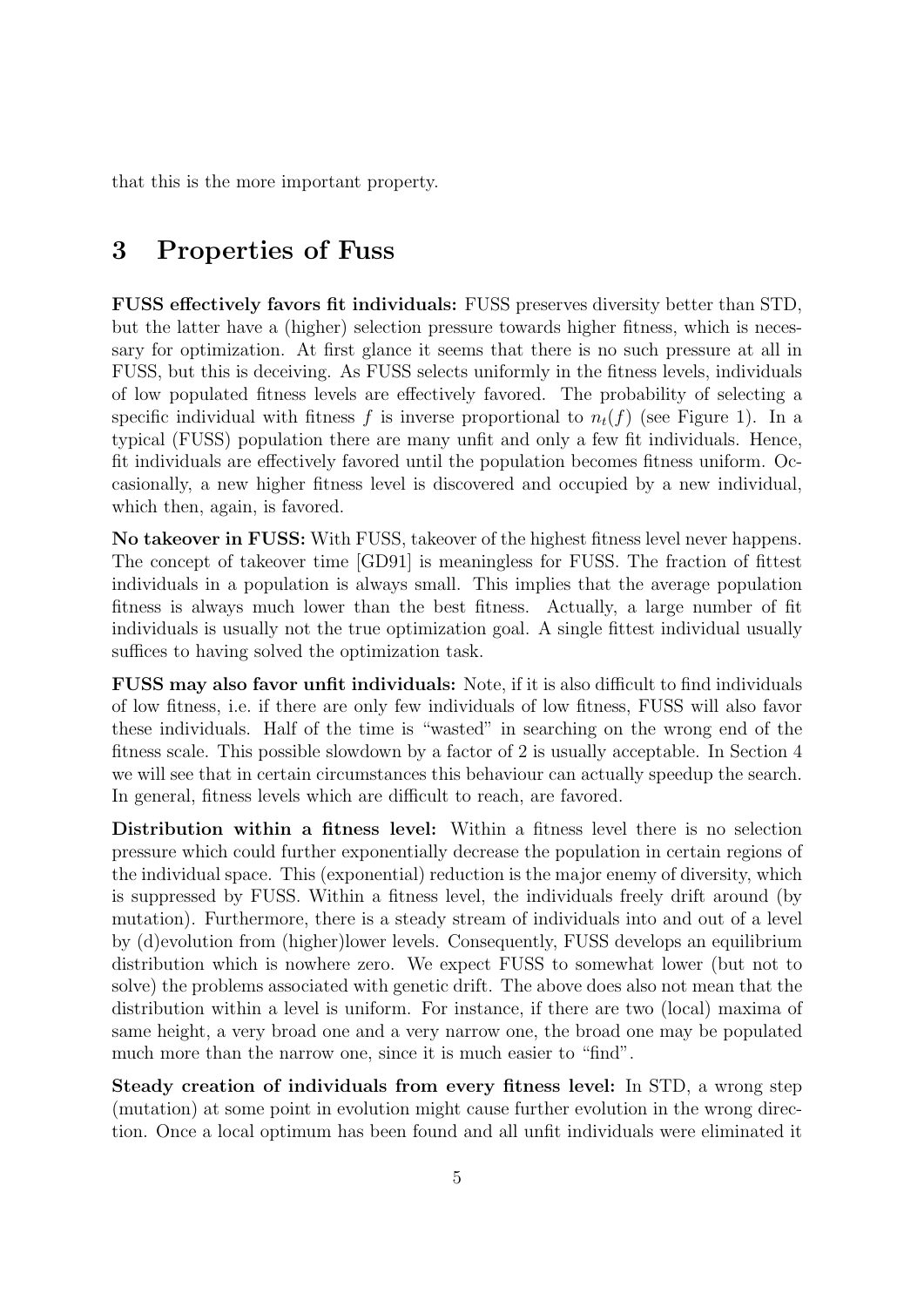is very difficult to undo the wrong step. In FUSS, all fitness levels remain occupied from which new mutants are steadily created, occasionally one leading to further evolution in a more promising direction.

**Transformation properties of FUSS:** FUSS (with continuous fitness) is independent of a scaling and a shift of the fitness function, i.e.  $FUSS(f)$  with  $f(i) := a \cdot f(i) + b$ is identical to  $FUSS(f)$ . This is true even for  $a < 0$ , since FUSS searches for maxima *and* minima, as we have seen. It is not independent of a non-linear (monotone) transformation unlike tournament, ranking and truncation selection. The non-linear transformation properties are more like the ones of proportionate selection.

# **4 A Simple Example**

In the following we compare the performance of fitness uniform selection (FUSS), random search (RAND) and standard selection (STD) with and without recombination on a simple test example. We regard it as a prototype for deceptive multimodal functions. The example should demonstrate why FUSS can be superior to RAND and STD. Numerical results are briefly discussed at the end of the section.

**Simple 2D example:** Consider individuals  $(x, y) \in I := [0, 1] \times [0, 1]$ , which are tupels of real numbers, each coordinate in the interval [0*,* 1]. The example models individuals possessing up to 2 "features". Individual *i* possesses feature  $I_1$  if  $i \in I_1 := [a, a+\Delta] \times [0, 1]$ , and feature  $I_2$  if  $i \in I_2 := [0,1] \times [b, b + \Delta]$ . The fitness function  $f : I \rightarrow \{1,2,3\}$  is defined as *f*(*x, y*)

$$
f(x,y) = \begin{cases} 1 & \text{if } (x,y) \in I_1 \backslash I_2, \\ 2 & \text{if } (x,y) \in I_2 \backslash I_1, \\ 3 & \text{if } (x,y) \notin I_1 \cup I_2, \\ 4 & \text{if } (x,y) \in I_1 \cap I_2. \end{cases} \qquad \qquad \begin{cases} y_1 & \text{if } f(x,y) \\ 3 & 1 & 3 \\ \hline 2 & 4 & 2 \\ 3 & 1 & 3 \\ \hline 4 & 1 & 3 \end{cases}
$$

We assume  $\Delta \ll 1$ . Individuals with none of the two features  $(i \in I \setminus (I_1 \cup I_2))$  have fitness  $f = 3$ . These "local  $f = 3$  optima" occupy most of the individual space *I*, namely a fraction  $(1-\Delta)^2$ . It is disadvantageous for an individual to possess only one of the two features  $(i \in (I_1 \setminus I_2) \cup (I_2 \setminus I_1)$ , since  $f = 1/f = 2$  in this case. In combination  $(i \in I_1 \cap I_2)$ , the two features lead to the highest fitness, but the global maximum  $f = 4$  occupies the smallest fraction  $\Delta^2$  of the individual space *I*. With a fraction  $\Delta(1-\Delta)$ , the  $f=1/f=2$ minima are in between.

**Random search:** Individuals are created uniformly in the unit square. The "local optimum"  $f = 3$  is easy to "find", since it occupies nearly the whole space. The global optimum  $f = 4$  is difficult to find, since it occupies only  $\Delta^2 \ll 1$  of the space. The expected time, i.e. the expected number of individuals created and tested until one with  $f = 4$  is found, is  $T_{RAND} = \frac{1}{\Delta}$  $\frac{1}{\Delta^2}$ . Here and in the following, the "time" *T* is defined as the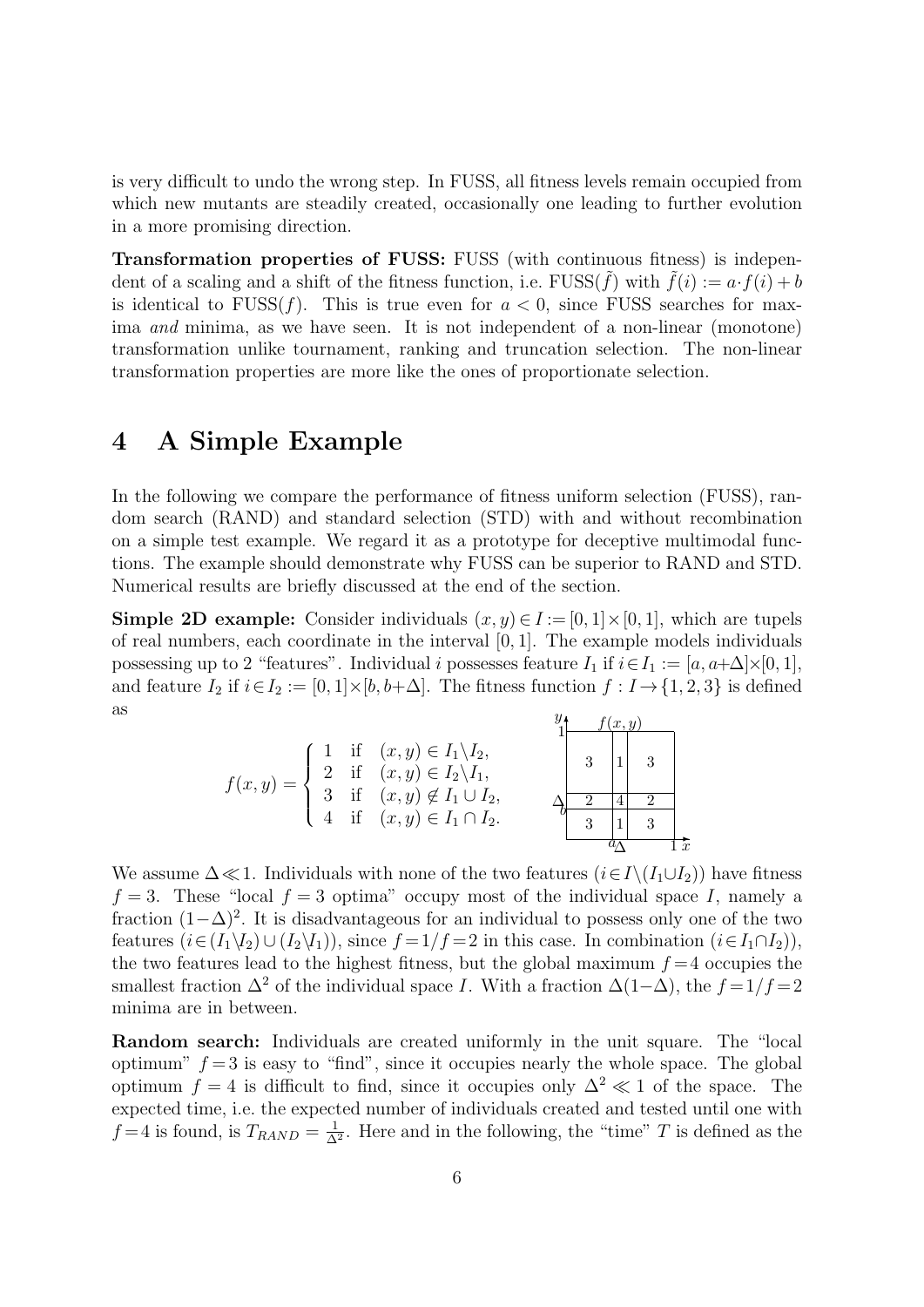number of created individuals until the *first* optimal individual (with  $f = 4$ ) is found. *T* is neither a takeover time nor the number of generations (we consider steady-state EAs).

**Random search with crossover:** Let us occasionally perform a recombination of individuals in the current population. We combine the *x*-coordinate of one uniformly selected individual  $i_1$  with the *y* coordinate of another individual  $i_2$ . This crossover operation maintains a uniform distribution of individuals in  $[0, 1]^2$ . It leads to the global optimum if  $i_1 \in I_1$  and  $i_2 \in I_2$ . The probability of selecting an individual in  $I_i$  is  $\Delta(1-\Delta) \approx \Delta$  (we assumed that the global optimum has not yet been found). Hence, the probability that  $I_1$  crosses with  $I_2$  is  $\Delta^2$ . The time to find the global optimum by random search including crossover is still  $\sim \frac{1}{\Delta}$  $\frac{1}{\Delta^2}$ .

**Mutation:** The result remains valid (to leading order in  $\frac{1}{\Delta}$ ) if, instead of a random search, we uniformly select an individual and mutate it according to some probabilistic, sufficiently mixing rule, which preserves uniformity in [0*,* 1]. One popular such mutation operator is to use a sufficiently long binary representation of each coordinate, like in genetic algorithms, and flip a single bit. In the following, we assume a mutation operator which mutates with probability  $\frac{1}{2} / \frac{1}{2}$  $\frac{1}{2}$  the first/second coordinate, preserves uniformity, is sufficiently mixing, and leaves the other coordinate unchanged, like the single-bit-flip operator.

**Standard selection with crossover:** The  $f = 1$  and  $f = 2$  individuals contain useful building blocks, which could speedup the search by a suitable selection and crossover scheme. Unfortunately, the standard selection schemes favor individuals of higher fitness and will diminish the  $f = 1/f = 2$  population fraction. The probability of selecting  $f = 1/f = 2$  individuals is even smaller than in random search. Hence  $T_{STD} \sim \frac{1}{\Delta}$  $\frac{1}{\Delta^2}$ . Standard selection does not improve performance, even not in combination with crossover, although crossover is well suited to produce the needed recombination.

**FUSS:** At the beginning, only the  $f = 3$  level is occupied and individuals are uniformly selected and mutated. The expected time till an  $f = 1/f = 2$  individual in  $I_1 \cup I_2$  is created is  $T_1 \approx \frac{1}{\Delta}$  $\frac{1}{\Delta}$  (not  $\frac{1}{2\Delta}$ , since only one coordinate is mutated). From this time on FUSS will select one half(!) of the time the  $f = 1/f = 2$  individual(s) and only the remaining half the abundant  $f = 3$  individuals. When level  $f = 1$  and level  $f = 2$ are occupied, the selection probability is  $\frac{1}{3} + \frac{1}{3}$  $\frac{1}{3}$  for these levels. With probability  $\frac{1}{2}$  the mutation operator will mutate the *y* coordinate of an individual in  $I_1$  or the *x* coordinate of an individual in  $I_2$  and produces a new  $f = 1/2/4$  individual. The relative probability of creating an  $f = 4$  individual is  $\Delta$ . The expected time to find this global optimum from the  $f = 1/f = 2$  individuals, hence, is  $T_2 = \left[\left(\frac{1}{2} \dots \frac{2}{3}\right)\right]$  $(\frac{2}{3}) \times \frac{1}{2} \times \Delta$ ]<sup>-1</sup>. The total expected time is  $T_{FUSS} \approx T_1 + T_2 = \frac{4}{\Delta}$  $\frac{4}{\Delta} \cdot \frac{5}{\Delta}$  ≪  $\frac{1}{\Delta^2}$  ~ *T<sub>STD</sub>*. FUSS is much faster by exploiting unfit  $f = 1/f = 2$  individuals. This is an example where (local) minima can help the search. Examples where a low local maxima can help in finding the global maximum, but where standard selection sweeps over too quickly to higher but useless local maxima, can also be constructed.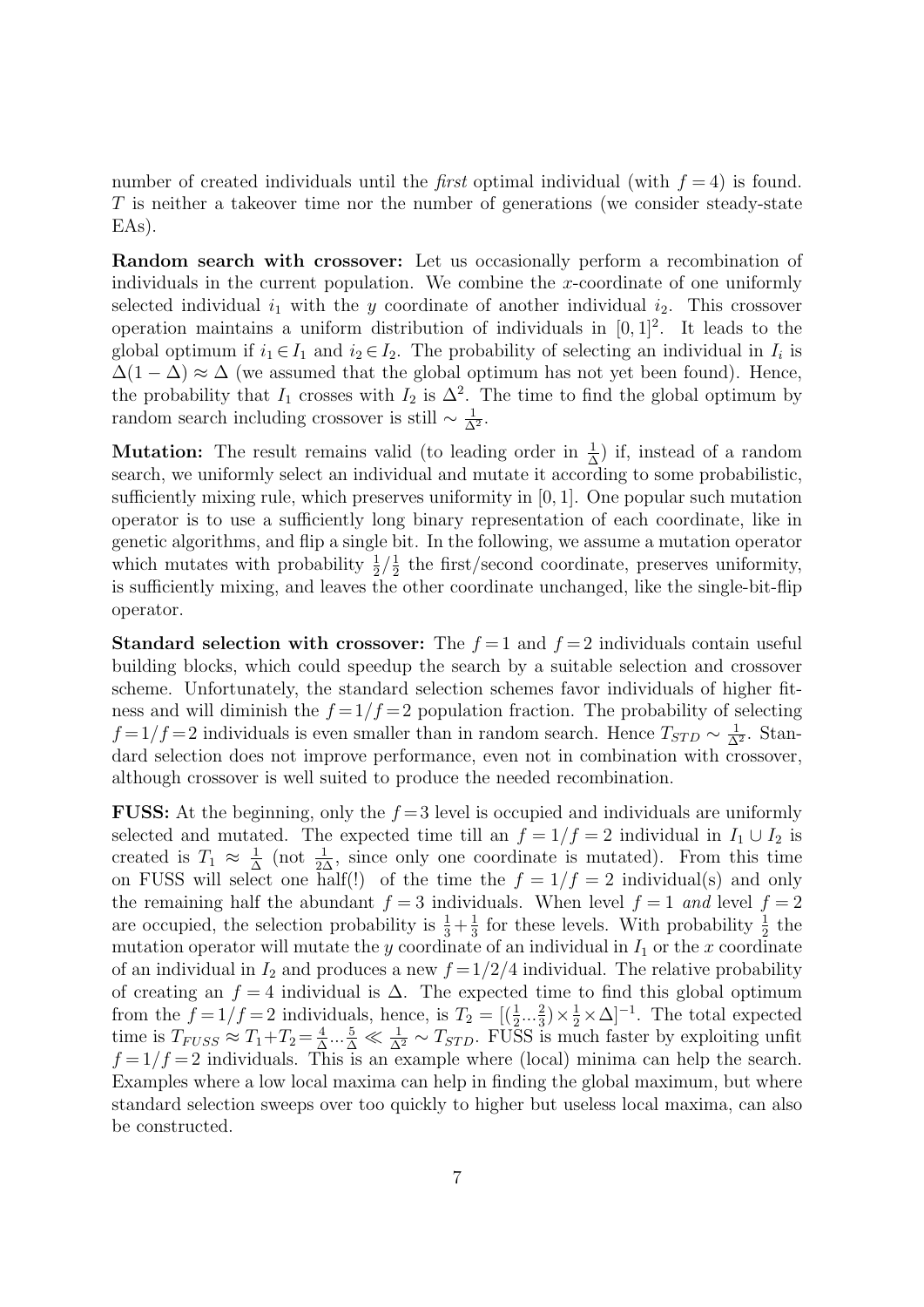**FUSS with crossover:** The expected time till an  $f = 1$  individual in  $I_1$  and an  $f = 2$ individual in  $I_2$  is found is  $T_1 \approx \frac{1}{\Delta}$  $\frac{1}{\Delta}$ , even with crossover. The probability of selecting an  $f = 1/f = 2$  individual is  $\frac{1}{3}/\frac{1}{3}$  $\frac{1}{3}$ . Thus, the probability that a crossing operation crosses *I*<sub>1</sub> with *I*<sub>2</sub> is  $(\frac{1}{3})^2$ . The expected time to find the global optimum from the  $f = 1/f = 2$ individuals, hence, is  $T_2 = 9 \cdot O(1)$ , where the  $O(1)$  factor depends on the frequency of crossover operations. This is far faster than by STD, even if the  $f = 1/f = 2$  levels were local maxima, since to get a high standard selection probability, the level has first to be taken over, which itself needs some time depending on the population size. In FUSS a single  $f = 1$  and a single  $f = 2$  individual suffice to guarantee a high selection probability and an effective crossover. Crossover does not significantly decrease the *total* time  $T_{FUSSX} \approx T_1 + T_2 = \frac{1}{\Delta} + O(9)$ , but for a suitable 3D generalization we get a large speedup by a factor of  $\frac{1}{\Delta}$ .

**Simple 3D example:** We generalize the 2D example to D-dimensional individuals  $\mathbf{x} \in [0, 1]$ <sup>*D*</sup> and a fitness function

$$
f(\mathbf{x}) := (D+1) \cdot \prod_{d=1}^{D} \chi_d(\mathbf{x}) - \max_{1 \le d \le D} d \cdot \chi_d(\mathbf{x}) + d + 1,
$$

where  $\chi_d(\mathbf{x})$  is the characteristic function of feature  $I_d$ 

$$
\chi_d(\mathbf{x}) \ := \ \begin{cases} \ 1 & \text{if} \quad a_i \leq x_i \leq a_i + \Delta, \\ \ 0 & \text{else.} \end{cases}
$$

For  $D=2$ ,  $f$  coincides with the 2D example. For  $D=3$ , the fractions of  $[0,1]^3$  where  $f = 1/2/3/4/5$  are approximately  $\Delta^2/\Delta^2/1/\Delta^3$ . With the same line of reasoning we get the following expected search times for the global optimum:

$$
T_{RAND} \sim T_{STD} \sim \frac{1}{\Delta^3},
$$
  

$$
T_{FUSS} \sim \frac{1}{\Delta^2}, \quad T_{FUSSX} \sim \frac{1}{\Delta}
$$

*.*

This demonstrates the existence of problems, where FUSS is much faster than RAND and STD, and that crossover can give a further boost in FUSS, even when ineffective in combination with STD.

**Numerical results:** An EA with FUSS and STD has been implemented. First experiments confirm the superiority of FUSS also for other complicated multimodal and deceptive fitness functions. The asymptotic behavior of the convergence times *T* for ∆*→* 0 for the previous example has been verified. We got similar results for the function  $f(x+a, y+b) = 2\frac{x^2}{x^2 + \Delta^2} + \frac{y^2}{y^2 + \Delta^2}$  $\frac{y^2}{y^2 + \Delta^2} + 4e^{-(x^2 + y^2)/\Delta^2}$ , which is a continuous version of the 2D example. We further applied FUSS to the Traveling Salesman Problem. We considered  $10^{1..3}$  cities with random matrix distances, random initial paths, random 1-Opt and 2.5-Opt mutation operators, inverse length as fitness, but no crossover yet. The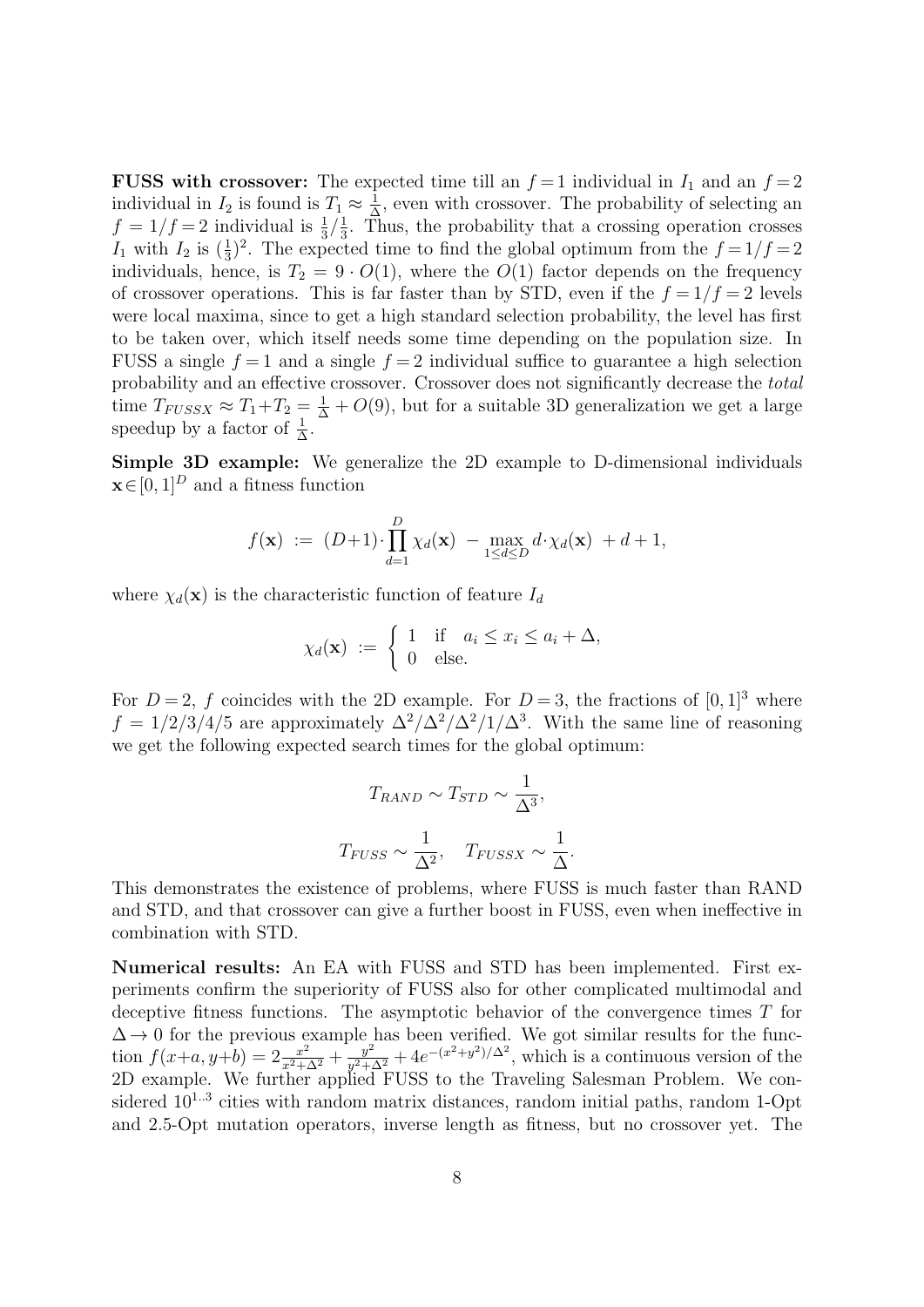solutions found by FUSS are consistently and significantly better than those found by STD. The current implementation can in no way compete with up-to-date TSP-solvers [JM97, ACR00], but this was not the intention of the comparison. The results are very preliminary yet. Implementation details and detailed simulation results will be presented in a forthcoming publication.

# **5 Recombination**

**Worst case analysis without recombination:** We now want to estimate the maximal possible slowdown of FUSS compared to STD. Let us assume that all individuals in STD have fitness f, and once one individual with fitness  $f + \varepsilon$  has been found, takeover of level  $f + \varepsilon$  is quick. Let us assume that this quick takeover is actually good (e.g. if there are no local maxima). The selection probability of individuals of same fitness is equal. For FUSS we assume individuals in the range of  $f_{min}$  and  $f$ . Uniformity is *not* necessary. In the worst case, a selection of an individual of fitness  $\lt f$  never leads to an individual of fitness  $\geq f$ , i.e. is always useless. The probability of selecting an individual with fitness  $f$  is  $\geq \frac{1}{|F|}$  $\frac{1}{|F|}$ . At least every  $|F|$ *th* FUSS selection corresponds to a STD selection. Hence, we expect a maximal slowdown by a factor of *|F|*, since FUSS "simulates" STD statistically every  $|F|$ *th* selection. It is possible to artificially construct problems where this slowdown occurs (unimodal function, local mutation  $x \to x \pm \varepsilon$ , no crossover). We have never observed this large slowdown in our experiments. For the more complicated multimodal and deceptive objective functions we were interested in, FUSS often outperformed STD in solution quality *and* time.

Quadratic slowdown due to recombination: We have seen that  $T_{FUSS} \leq |F| \cdot T_{STD}$ . In the presence of recombination, a *pair* of individuals has to be selected. The probability that FUSS selects *two* individuals with fitness  $f$  is  $\geq \frac{1}{|F|}$  $\frac{1}{|F|^2}$ . Hence, in the worst case, there could be a slowdown by a factor of  $|F|^2$  — for *independent* selection we expect  $T_{FUSS} \leq |F|^2 \cdot T_{STD}$ . This potential quadratic slowdown can be avoided by selecting one fitness value at random, and then two individuals of this single fitness value. For this *dependent* selection, we expect  $T_{FUSS} \leq |F| \cdot T_{STD}$ . One the other hand, crossing two individuals of different fitness can also be advantageous, like the crossing of  $f = 1$  with  $f = 2$  individuals in the 2D example of Section 4.

**Scale independent pair selection:** It is possible to (nearly) have the best of independent and dependent selection: a high selection probability  $p(f, f') \sim \frac{1}{|F|}$  $\frac{1}{|F|}$  if  $f \approx f'$ and  $p(f, f') \sim \frac{1}{|F|}$  $\frac{1}{|F|^2}$  otherwise, with uniform marginal  $p(f) = \frac{1}{|F|}$ . The idea is to use a strongly correlated joint distribution for selecting a fitness pair. A "scale independent" probability distribution  $p(f, f') \sim \frac{1}{|f - f|}$  $\frac{1}{|f-f'|}$  is appropriate. We define the joint probability  $\tilde{p}(f, f')$  of selecting two individuals of fitness *f* and *f*' and the marginal  $\tilde{p}(f)$  as

$$
\tilde{p}(f, f') := \frac{1}{2|F|\ln|F|} \cdot \frac{1}{\frac{1}{\varepsilon}|f - f'| + 1},\tag{1}
$$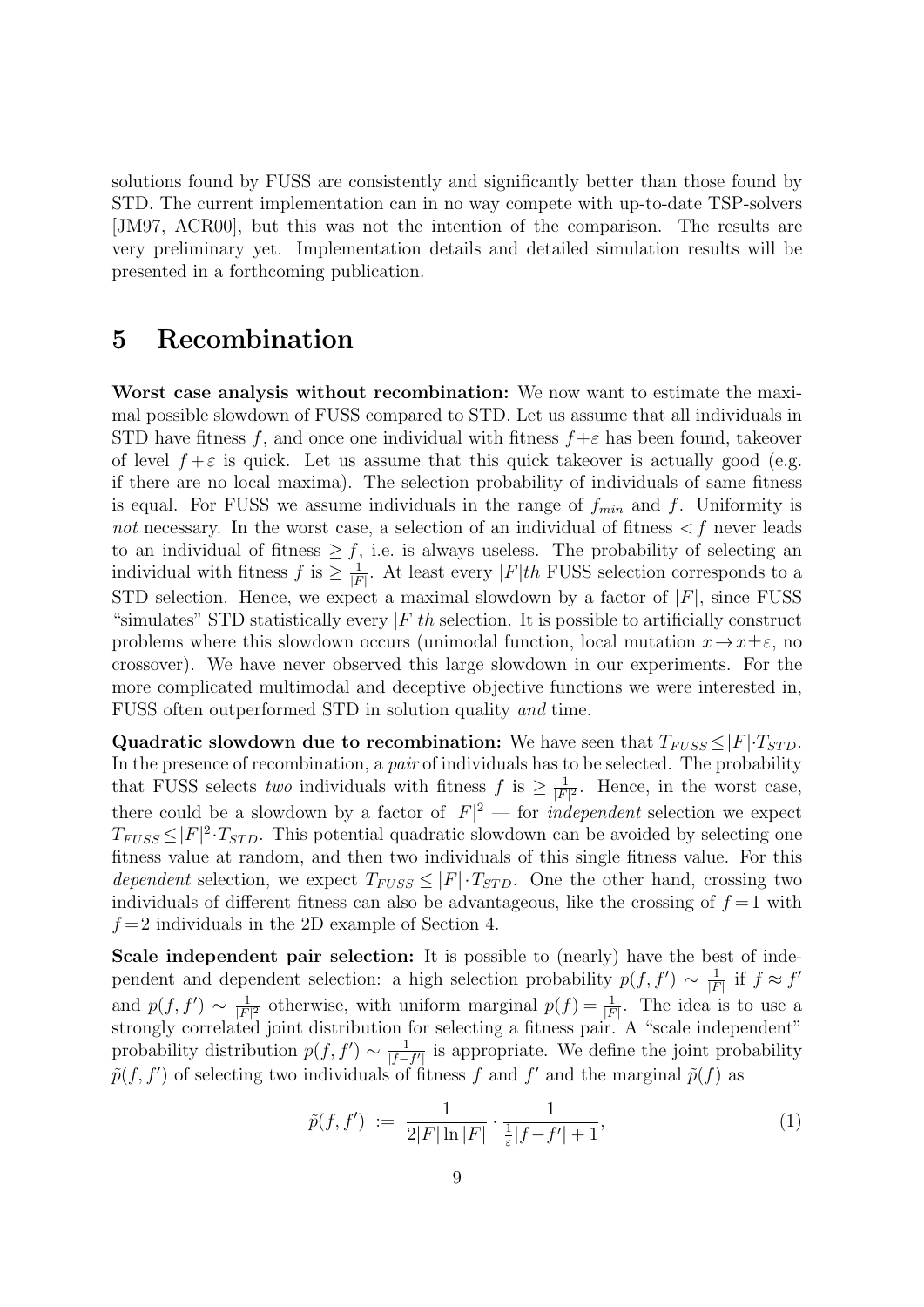$$
\tilde{p}(f) \ := \ \sum_{f' \in F} \tilde{p}(f,f') = \sum_{f' \in F} \tilde{p}(f',f).
$$

We assume  $|F| > 3$  in the following. The  $+1$  in the denominator has been added to regularize the expression for  $f = f'$ . The factor  $(2|F|\ln|F|)^{-1}$  ensures correct normalization for  $|F| \to \infty$ . More precisely, using  $\ln \frac{b+1}{a} \le \sum_{i=a}^{b} \frac{1}{i} \le \ln \frac{b}{a-1}$ , one can show that

$$
1 - \tfrac{1}{\ln |F|} \leq \sum_{f, f' \in F} \tilde{p}(f, f') \leq 1, \quad \tfrac{1}{2} \leq |F| \cdot \tilde{p}(f) \leq 1
$$

i.e.  $\tilde{p}$  is not strictly normalized to 1 and the marginal  $\tilde{p}(f)$  is only approximately (within a factor of 2) uniform. The first defect can be corrected by appropriately increasing the diagonal probabilities  $\tilde{p}(f, f)$ . This also solves the second problem.

$$
p(f, f') := \begin{cases} \tilde{p}(f, f') & \text{for} \quad f \neq f' \\ \tilde{p}(f, f') + \left[\frac{1}{|F|} - \tilde{p}(f)\right] & \text{for} \quad f = f' \end{cases}
$$
 (2)

**Properties of**  $p(f, f')$ : *p* is normalized to 1 with uniform marginal

$$
p(f) := \sum_{f' \in F} p(f, f') = \frac{1}{|F|}, \quad p(f, f') \ge \tilde{p}(f, f'),
$$

$$
\sum_{f, f' \in F} p(f, f') = \sum_{f \in F} p(f) = 1,
$$

Apart from a minor additional logarithmic suppression of order ln *|F|* we have the desired behaviour  $p(f, f') \sim \frac{1}{|F|}$  $\frac{1}{|F|}$  for  $f \approx f'$  and  $p(f, f') \sim \frac{1}{|F|}$  $\frac{1}{|F|^2}$  otherwise:

$$
p(f, f \pm m\varepsilon) \ge \frac{1}{2\ln|F|} \cdot \frac{1}{m+1} \cdot \frac{1}{|F|},
$$

$$
p(f, f') \ge \frac{1}{2\ln|F|} \cdot \frac{1}{|F|^2}.
$$

During optimization, the minimal/maximal fitness of an individual in population  $P_t$  is  $f^t_{min/max}$ . In the definition of *p* one has to use  $F_t := \{f^t_{min}, f^t_{min} + \varepsilon, ..., f^t_{max}\}\)$  instead of *F*, i.e.  $|F| \hookrightarrow |F_t| = \frac{1}{\varepsilon}$  $\frac{1}{\varepsilon}(f_{max}^t - f_{min}^t) + 1 \leq |F|.$ 

# **6 Continuous Fitness Functions**

**Effective discretization scale:** Up to now we have considered a discrete valued fitness function with values in  $F = \{f_{min}, f_{min} + \varepsilon, ..., f_{max}\}\$ . In many practical problems, the fitness function is continuous valued with  $F = [f_{min}, f_{max}]$ . We generalize FUSS, and some of the discussion of the previous sections to the continuous case by replacing the discretization scale  $\varepsilon$  by an effective (time-dependent) discretization scale  $\hat{\varepsilon}$ . By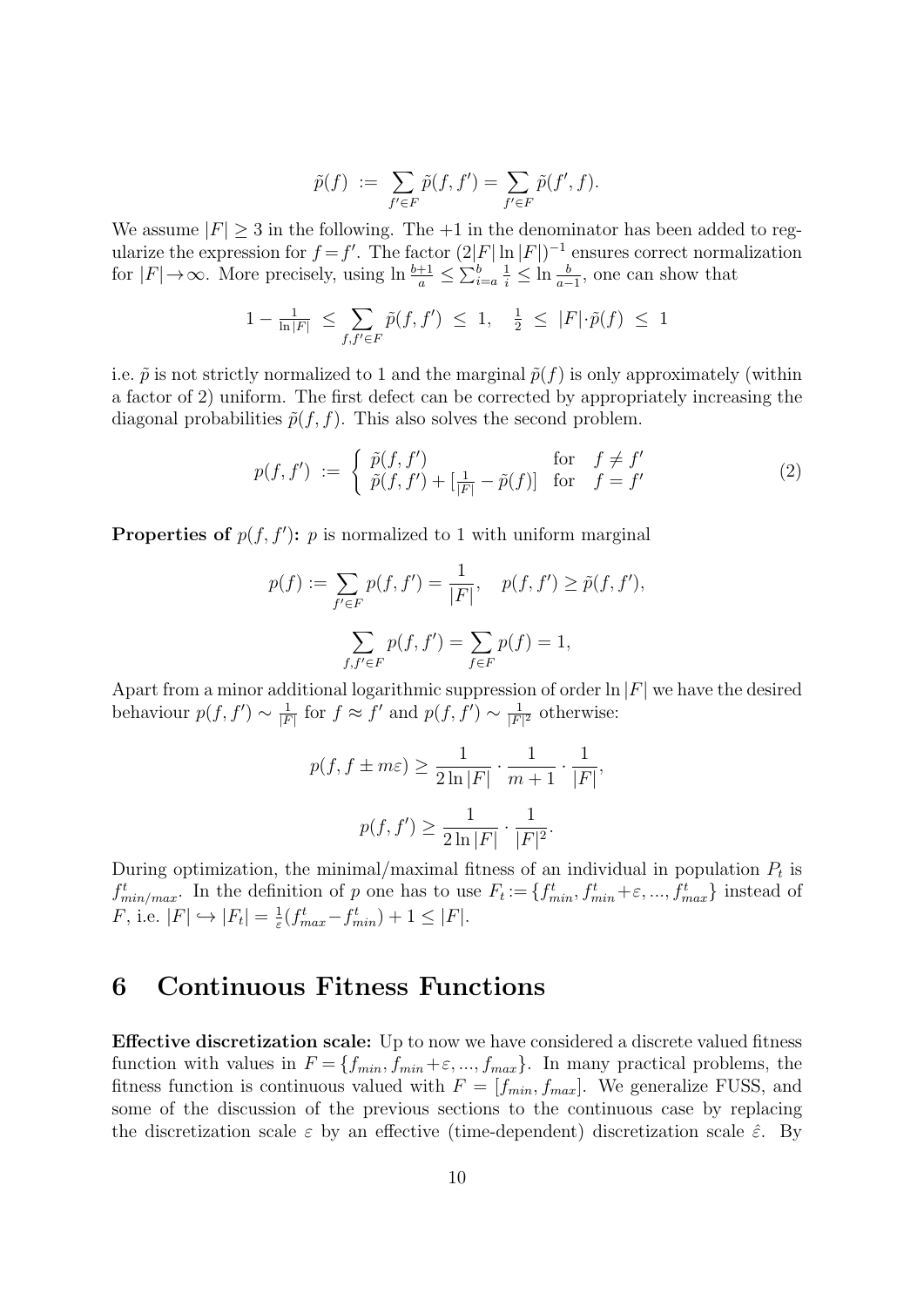construction, FUSS shifts the population towards a more uniform one. Although the fitness values are no longer equi-spaced, they still form a discrete set for finite population *P*. For a fitness uniform distribution, the average distance between (fitness) neighboring individuals is  $\frac{1}{|P_t| - 1}(f_{max}^t - f_{min}^t) = \hat{\varepsilon}$ . We define  $\hat{F}_t := \{f_{min}^t, f_{min}^t + \hat{\varepsilon}, ..., f_{max}^t\}$ .  $|\hat{F}_t| =$ 1  $\frac{1}{\hat{\epsilon}}(f_{max}^t - f_{min}^t) + 1 = |P_t|.$ 

**FUSS:** Fitness uniform selection for a continuous valued function has already been mentioned in Section 2. We just take a uniform random fitness  $f$  in the interval  $[f<sub>min</sub><sup>t</sup> -$ 1  $\frac{1}{2}\hat{\varepsilon}, f_{max}^t + \frac{1}{2}$  $\frac{1}{2}\hat{\epsilon}$ . One may even take the limit  $\hat{\epsilon} \to 0$  in this case probably without harming FUSS. Independent and dependent fitness pair selection as described in the last section works analogously. An  $\hat{\varepsilon} = 0$  version of correlated selection does not exist; a non-zero  $\hat{\varepsilon}$ is important. A discrete pair  $(f, f')$  is drawn with probability  $p(f, f')$  as defined in (1) and (2) with  $\varepsilon$  and  $F$  replaced by  $\hat{\varepsilon}$  and  $\hat{F}_t$ . The additional suppression  $\ln |\hat{F}_t| = \ln |P_t|$ is small for all practical population sizes.

In all cases an individual with fitness nearest to  $f(f')$  is selected from the population *P* (randomly if there is more than one nearest individual).

**Discussion:** If we assume a fitness uniform distribution, a worst case bound  $T_{FUSS} \leq \sum_{t=1}^{T_{STD}} |P_t|$  seems plausible, since the probability of selecting the best individual is approximately  $|P_t|$ . For constant population size we get a bound  $T_{FUSS} \leq |P| \cdot T_{STD}$ . For the preferred non-deletion case with population size  $|P_t| = t$  the bound gets much worse  $T_{FUSS} \lesssim \frac{1}{2}$  $\frac{1}{2}T_{STD}^2$ . This possible (but not necessary!) slowdown has similarities to the slowdown problems of proportionate selection in later optimization stages. Larger choices of  $\hat{\varepsilon}$  may be favorable if the standard choice causes problems.

# **7 Summary & Conclusions**

We have addressed the problem of balancing the selection intensity in EAs, which determines speed versus quality of a solution. We invented a new fitness uniform selection scheme FUSS. It generates a selection pressure towards sparsely populated fitness levels. This property is unique to FUSS as compared to other selection schemes (STD). It results in the desired high selection pressure towards higher fitness if there are only a few fit individuals. The selection pressure is automatically reduced when the number of fit individuals increases. A joint pair selection scheme for recombination has been defined, but not yet implemented. A heuristic worst case analysis of FUSS compared to STD has been given. FUSS solves the problem of exponential takeover and the resulting loss of genetic diversity of STD, while still generating enough selection pressure. It does not help in getting a more uniform distribution within a fitness level. We showed analytically by way of a simple example that FUSS can be much more effective than STD. FUSS should be compared to STD on other problems to further explore its efficacy and limitations. First results look encouraging. Of special interest is whether FUSS could improve up-to-date EAs that solve difficult combinatoric optimization problems,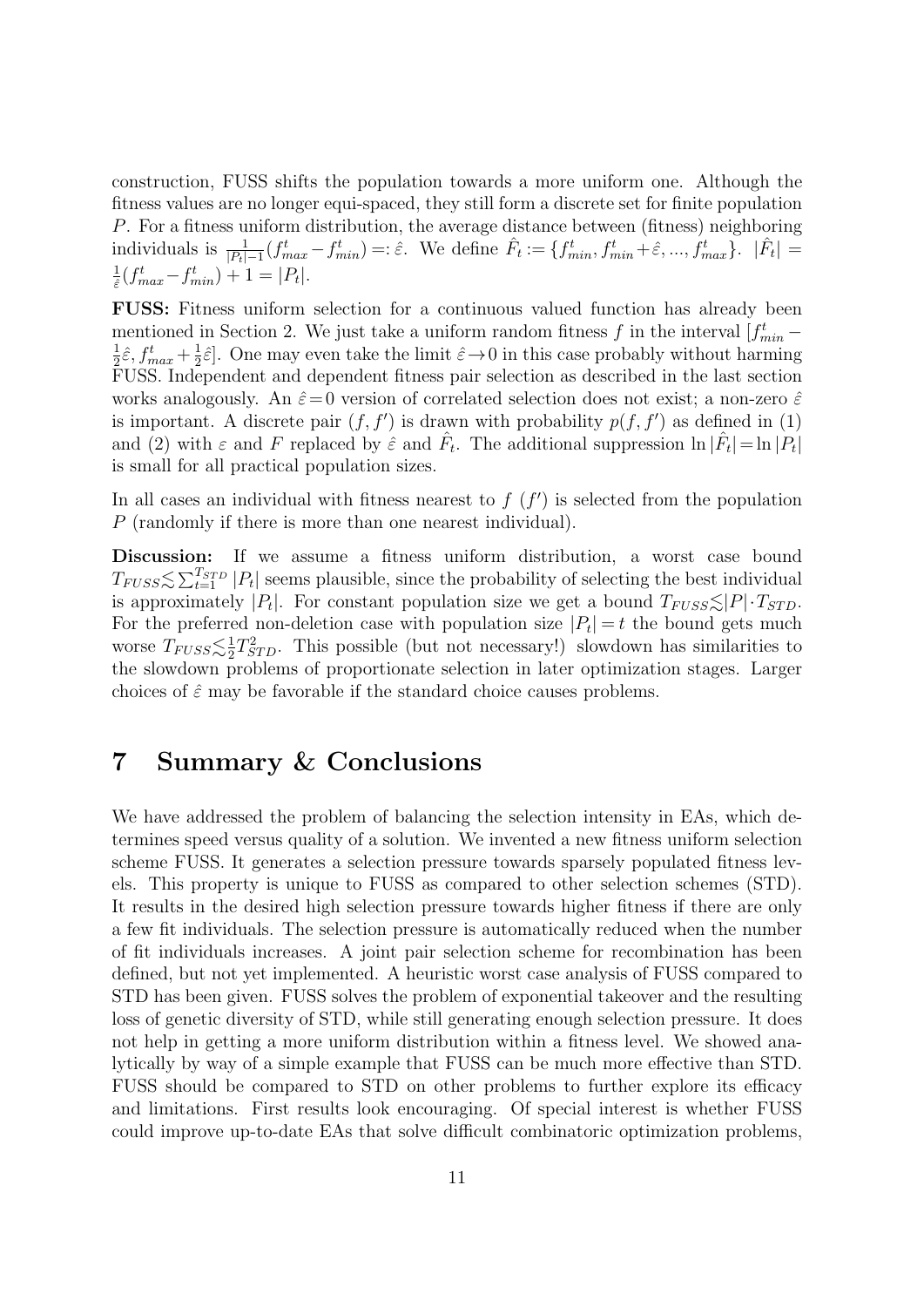like TSPs. We expect FUSS to be superior to STD in cases where an EA with STD effectively gets trapped into local optima.

# **References**

- [ACR00] D. Applegate, W. Cook, and A. Rohe. Chained Lin-Kernighan for large traveling salesman problems. Technical report, 2000. http://www.keck.caam.rice.edu/reports/ chained\_lk.ps.
- [Bak85] J. E. Baker. Adaptive selection methods for genetic algorithms. In J. J. Grefenstette, editor, *Proceedings of the 1st International Conference on Genetic Algorithms and their Applications*, pages 101–111, Pittsburgh, PA, 1985. Lawrence Erlbaum Associates.
- [BHS91] T. Bäck, F. Hoffmeister, and H. P. Schwefel. A survey of evolution strategies. In R. K. Belew and L. B. Booker, editors, *Proceedings of the 4th International Conference on Genetic Algorithms*, pages 2–9, San Diego, CA, July 1991. Morgan Kaufmann.
- [BT95] T. Blickle and L. Thiele. A mathematical analysis of tournament selection. In L. J. Eshelman, editor, *Proceedings of the Sixth International Conference on Genetic Algorithms (ICGA'95)*, pages 9–16, San Francisco, California, 1995. Morgan Kaufmann Publishers.
- [BT97] T. Blickle and L. Thiele. A comparison of selection schemes used in evolutionary algorithms. *Evolutionary Computation*, 4(4):361–394, 1997.
- [CJ91] R. J. Collins and D. R. Jefferson. Selection in massively parallel genetic algorithms. In R. K. Belew and L. B. Booker, editors, *Proceedings of the Fourth International Conference on Genetic Algorithms*, San Mateo, CA, 1991. Morgan Kaufmann Publishers.
- [Esh91] L. J. Eshelman. The CHC adaptive search algorithm: How to safe search when engaging in nontraditional genetic recombination. In G. J. E. Rawlings, editor, *Foundations of genetic algorithms*, pages 265–283. Morgan Kaufmann, San Mateo, 1991.
- [GD91] D. E. Goldberg and K. Deb. A comparative analysis of selection schemes used in genetic algorithms. In G. J. E. Rawlings, editor, *Foundations of genetic algorithms*, pages 69–93. Morgan Kaufmann, San Mateo, 1991.
- [Gol89] D. E. Goldberg. *Genetic Algorithms in Search, Optimization, and Machine Learning*. Addison-Wesley, Reading, Mass., 1989.